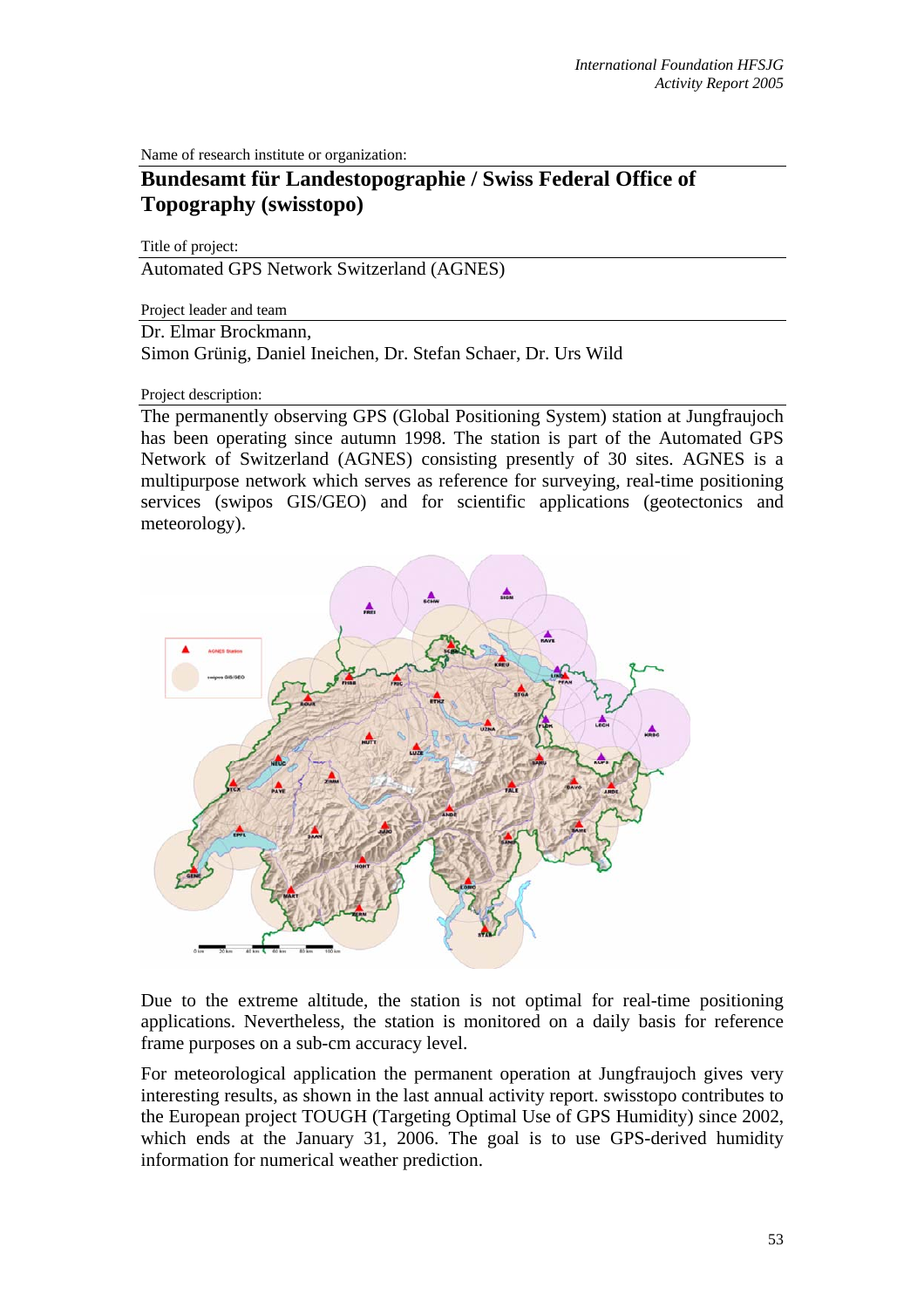Results are shown and updated hourly at http://www.swisstopo.ch (in the geodesy section, subsection permanent networks and analysis center PNAC).

In 2005, rigorous changes were made to the analysis of the data processing. The processing software was changed from Bernese 4.2 to Bernese 5.0. Furthermore, model improvements were introduced which lead to an improvement of the quality of the hourly zenith total delay (ZTD) estimates compared to the ZTD estimates derived on a daily basis. The differences for a 2-week period, in which the "old" and the "new" processing was done in parallel, show the following behaviour for Jungfraujoch (upper diagram: different ZTD estimates based on different processing strategies; center diagram: formal rms estimates of the ZTD estimates; lower diagram: Differences of the ZTD estimates with respect to the post-processed (PP 5.0) solution based on daily observations):



The differences of the new hourly ZTD estimates with the post-processed solution are almost bias-free and show an agreement of the order of 4.8 mm ZTD (standard deviation).

The results achieved every hour with a time delay of maximally 1 hour and 45 minutes (solution type "+0 NRT 5.0") are continuously submitted to EGVAP (http://egvap.dmi.dk/), which is a project of EUMETNET (The Network of European Meteorological Services) started in March 2005 with the goal to make the GPS ZTD estimates operationally available for numerical weather prediction. This server collects the results of more than 400 sites all over Europe stemming from a dozen GPS analysis centers.

Key words:

GPS, Meteorology, Positioning, Intergrated Water Vapour, Zenith Path Delay, GPS Tomography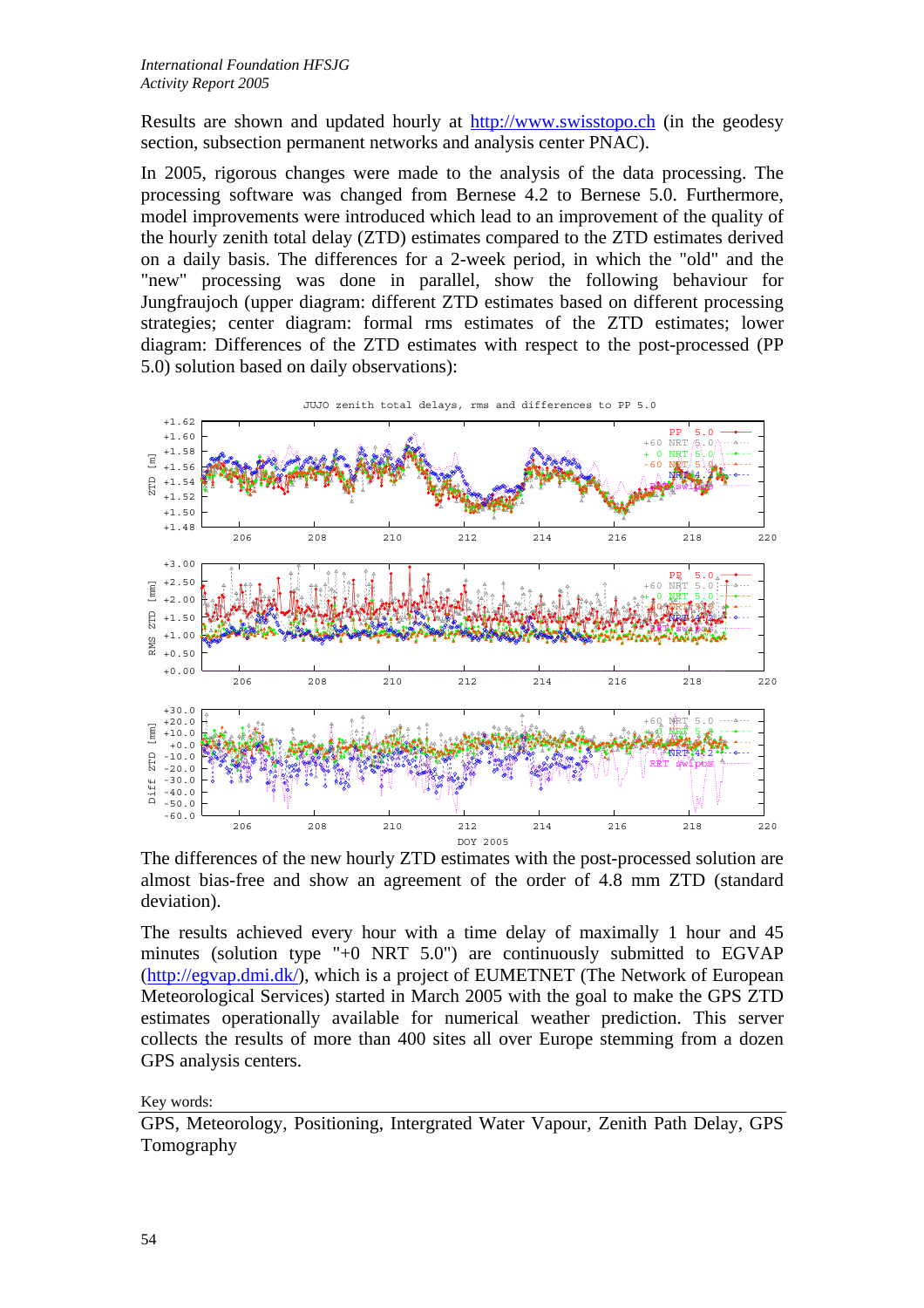Internet data bases:

http://www.swisstopo.ch; http://egvap.dmi.dk/

Collaborating partners/networks:

Astronomical Institute (AIUB), University of Berne MeteoSwiss, Zurich and Payerne Institute of Applied Physics (IAP), University of Berne

Scientific publications and public outreach 2005:

## **Refereed journal articles**

Brockmann E., D. Ineichen und A. Wiget (2005): Neumessung und Auswertung des GPS-Landesnetzes der Schweiz LV95. Geomatik Schweiz 08/05, August 2005.

Grünig S. und U. Wild (2005): swipos über Internet. Neue Entwicklungen bei der Echtzeit-Positionierung. Geomatik Schweiz 02/2005, März 2005.

Guerova G., J.-M. Bettems, E. Brockmann and Ch. Mätzler (2005): Assimilation of COST-716 Near-Real Time GPS data in the nonhydrostatic area model used at MeteoSwiss. Meteorol. Atmos. Phys. (MAP), June 30, 2005.

Guerova G., E. Brockmann, F. Schubiger, J. Morand and C. Mätzler (2005): An Integrated Assessment of Measured and Modeled Integrated Water Vapor in Switzerland for the Period 2001–03, Journal of Applied Meteorology, Vol. 44, No. 7, pages 1033–1044.

Troller M., E. Brockmann, D. Ineichen, S. Lutz, A. Geiger and H.-G. Kahle (2005): Determination of the 3D Water Vapor Distribution in the Troposphere on a Continuous Basis Using GPS. Geophysical Research Abstracts, Vol. 7.

## **Conference papers**

Brockmann E., D. Ineichen, U. Marti, A. Schlatter (2005): Results of the 3rd observation of the Swiss GPS Reference Network LV95 and status of the Swiss Combined Geodetic Network CH-CGN. In: Torres, J.A. and H. Hornik (Eds): Subcommission for the European Reference Frame (EUREF), Vienna 2005, EUREF Publication in preparation.

Brockmann E. and D. Ineichen (2005): TOUGH activities at swisstopo (LPT). TOUGH annual meeting, L'Aquilla, January 27-28, 2005.

Brockmann E. and D. Ineichen (2005): TOUGH activities at swisstopo (LPT). TOUGH semi-annual meeting, Exeter, September 29-30, 2005.

Schaer S., D. Ineichen and E. Brockmann (2005): EUREF LAC Analysis at swisstopo/CODE Using Bernese Software V5.0. In: Torres, J.A. and H. Hornik (Eds): Subcommission for the European Reference Frame (EUREF), Vienna 2005, EUREF Publication in preparation.

Schneider D., B. Vogel, A. Wiget, U. Wild, E. Brockmann, U. Marti and A. Schlatter (2005): EUREF'05: National Report of Switzerland: New Developments in Swiss National Geodetic Surveying. In: Torres, J.A. and H. Hornik (Eds): Subcommission for the European Reference Frame (EUREF), Vienna 2005, EUREF Publication No. in preparation.